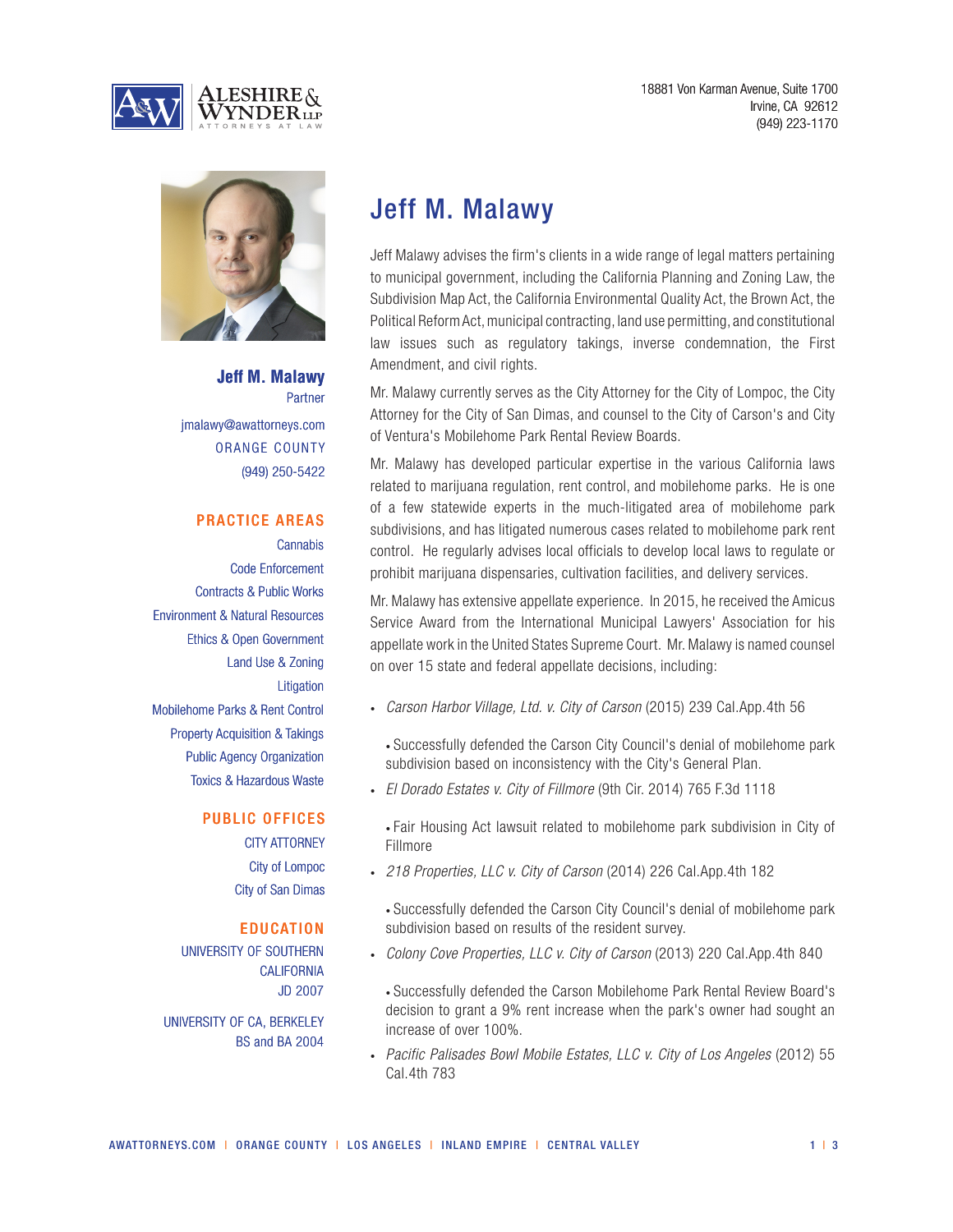

# Jeff M. Malawy

• Co-authored amicus brief for the Palisades Bowl Residents Association and City of Carson on behalf of the City of Los Angeles

• *Goldstone v. County of Santa Cruz* (2012) 207 Cal.App.4th 1038

• Co-authored amicus brief for the Cities of Carson and Chino on behalf of the County of Santa Cruz

• *Chino MHC, LP v. City of Chino* (2012) 210 Cal.App.4th 1049

• Represented City of Chino in defense of City Council's denial of mobilehome park subdivision.

• *Colony Cove Properties, LLC v. City of Carson* (9th Cir. 2011) 640 F.3d 948

• Successfully defended the City of Carson's mobilehome park rent stabilization ordinance against a \$34 million claim for regulatory taking, private taking, physical taking, equal protection, and substantive due process violations, both facial and as-applied.

• *Guggenheim v. City of Goleta* (9th Cir., *en banc*, 2010) 638 F.3d 1111

• Co-authored Amicus Brief for the League of California Cities on behalf of the City of Goleta

• *Colony Cove Properties, LLC v. City of Carson* (2010) 187 Cal. App. 4th 1487

• First published Court of Appeal opinion to recognize that under the state statute governing mobilehome park subdivisions, the results of the resident survey are relevant to the legislative body's approval or disapproval decision.

• *Byrd, et al. v. County of Fresno, et al.*, California Fifth Appellate District Case No. F070597 (2015)

• Successfully defended City of Fresno's complete ban on marijuana cultivation from preemption challenge.

• *Colony Cove Properties, LLC v. City of Carson*, California 2nd Appellate District Case No. B234985 (2013)

• In \$78,500,000 inverse condemnation action challenging City of Carson's ordinances regulating mobilehome park subdivisions, Court of Appeal dismissed nearly every claim raised by plaintiff, and plaintiff promptly dismissed remainder of case after remand.

• *Carson Harbor Village, Ltd. v. City of Carson*, California 2nd Appellate District Case No. B211777 (2010)

• First Court of Appeal opinion to hold that a local agency may deny a mobilehome park subdivision if the conversion is not bona fide.

### ACCOMPLISHMENTS

2015 Amicus Service Award from the International Municipal Lawyers Association

### ADMISSIONS

State Bar of California United States Supreme Court US Court of Appeals, 9th Circuit US District Court, Central, CA

#### **LANGUAGES**

Spanish